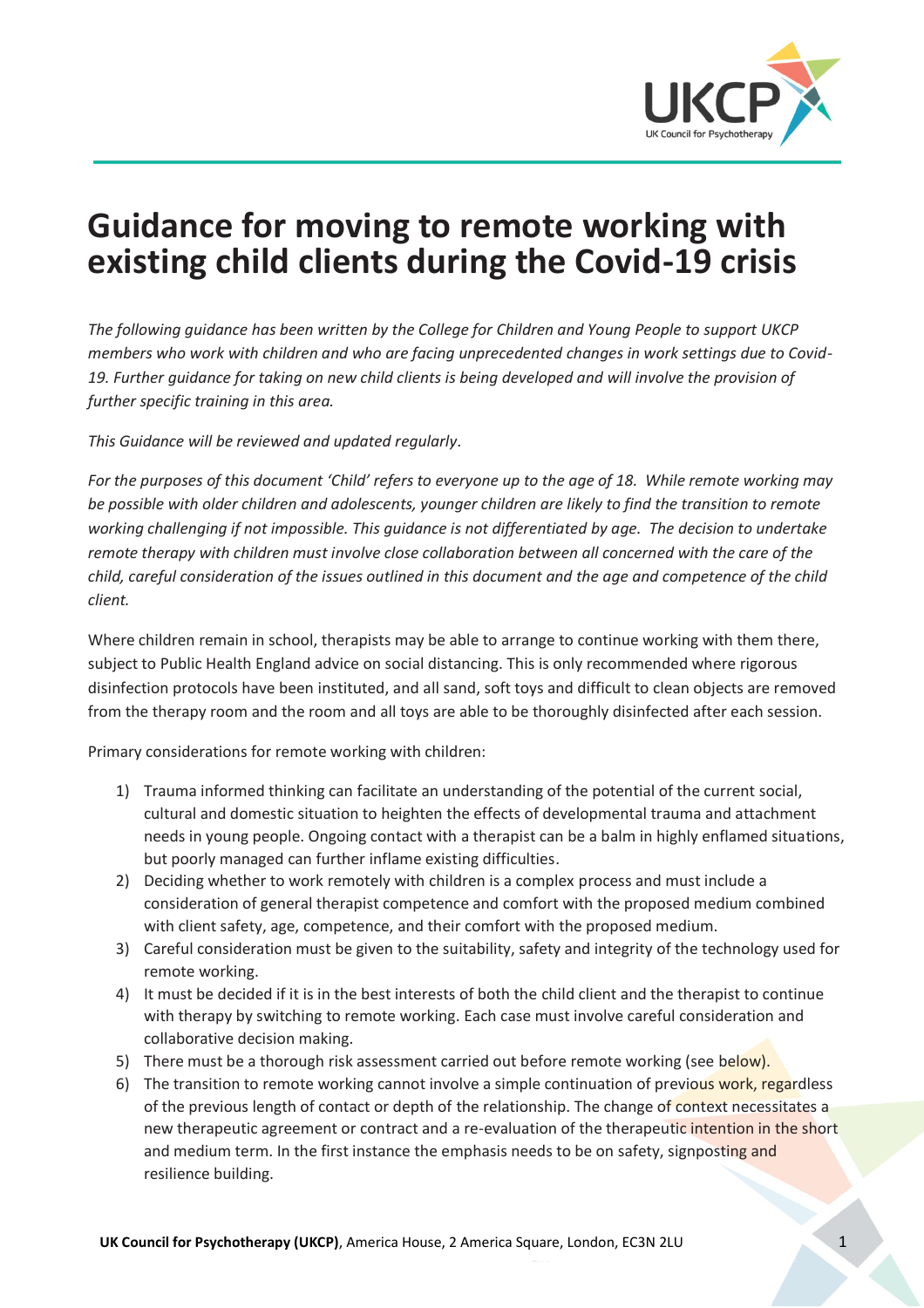

- 7) No transition to remote working must be made without supervisory support (which is most likely to be provided and accessed remotely).
- 8) The nature and management of therapeutic boundaries in the context of remote working is very different to that in a contained clinical space. A thorough understanding of the impact of this, and a different level of skill is needed in the transition to remote working. Even experienced therapists can easily find themselves alone and unsupported if they begin this work without careful prior consideration of all issues.

The child's relative powerlessness and lack of autonomy, with which child therapists are trained to work and manage during face-to-face contact, assume even greater relevance when considering remote working.

Whereas adults can be exhorted to ensure that they are in a safe and confidential space prior to online or telephone therapy, this capacity in children will be age, competency and context dependent. The inability of the therapist to provide the degree of containment needed for safe therapeutic work, combined with the limited capacity of the child client to provide the necessary compensations means that the therapist must draw on the support of others for this process. Depending on a range of factors, this may involve training organisations, parents, in some cases schools, support services, intermediary therapy agencies, safeguarding personnel, social workers and most crucially the clinical supervisor. Collaboration – a key component in child psychotherapy – is thus extremely important, and the higher the risk the wider the collaboration needs to be.

Therapists considering remote working need to have a way of assessing and managing these factors to ensure client safety. To date none of the UKCP accredited courses have included the development of these skills as part of the training process and therapists need to balance their concern for vulnerable child clients with the ethical imperative of working within the bounds of their professional competence.

Boundary considerations in respect of remote working are vastly different, and therapists will need to be able to manage the complexity of this extended therapeutic frame within the bounds of safety, confidentiality and data management and therapeutic intention.

It is also important to evaluate the potential impact of the loss of the therapeutic contact on the child, and to work closely with the agency or school within which the therapy was being delivered. While it is not desirable to simply 'disappear' from the child's life as a result of this crisis, cessation of therapy within for example the school context will for some children be automatically subsumed into the wider impact of school closure. The decision to enter the child's home via remote means may disrupt the coherence therapy seeks to foster, and may therefore not be as helpful as intended.

The considerations below may be helpful in aiding decision making.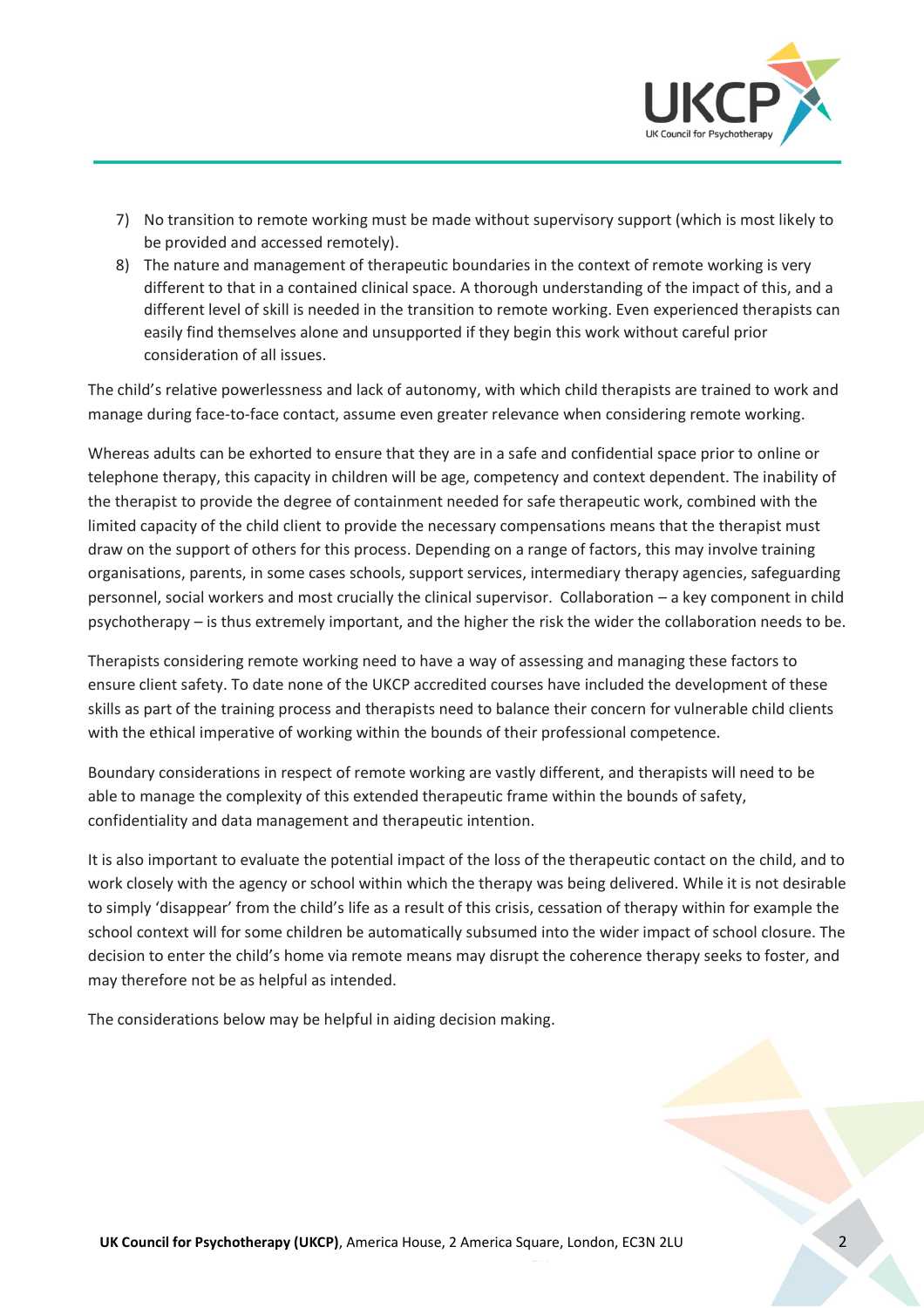

## SHOULD REMOTE THERAPY BE CONSIDERED?

**Is there risk to the child that remote working may mitigate**? This may include situations where the home is overly chaotic or may not be experienced as safe.

#### **Child age, competence and the nature of the difficulty:**

- What is the impact of the child's context on their presenting difficulty? (For example, social isolation may increase a risk of neglect or abuse, whereas the risk of bullying may be reduced.)
- Is there a remote medium with which the child is comfortable (eg telephone, video, text)?
- What factors should be considered when deciding which of these remote media to use?
- To what extent does the child have the capacity to manage the safety of their environment without adult support or intervention?
- To what extent does the child have exclusive control over the equipment (telephone, computer, tablet, etc.) and what is the risk that someone else will take, record or view the child's or therapist's communication?
- Are both the therapist and the child comfortable and fluent with the proposed medium?
- What level of intervention does the medium support?

#### **Contextual Issues:**

*(This incorporates a consideration of parental authority, agency and clinical responsibility and safeguarding issues, as well as the therapist's own context.)*

- What was the context in which therapy was originally offered?
- What has the agency/school or other context decided or been required to do, and what have they instructed the therapist to do?
- What is the extent of parental authority and control, and may they be supportive of continuing therapeutic support?

#### **Therapist Factors:**

UKCP Child SETs specify that trainees are not normally permitted to work in private practice. Remote working involves many of the competencies needed for private practice. The best interests of the child must be carefully balanced with the trainee capacity and placement providers, trainers and supervisors must work very closely with trainees when they are required to work remotely with existing children in any capacity.

Accredited child psychotherapists and psychotherapeutic counsellors should consider:

- whether the therapist has a safe and uninterrupted space from which to work
- their own resources and the impact of the crisis on themselves and their personal context
- their capacity to sustain contact once initiated remotely.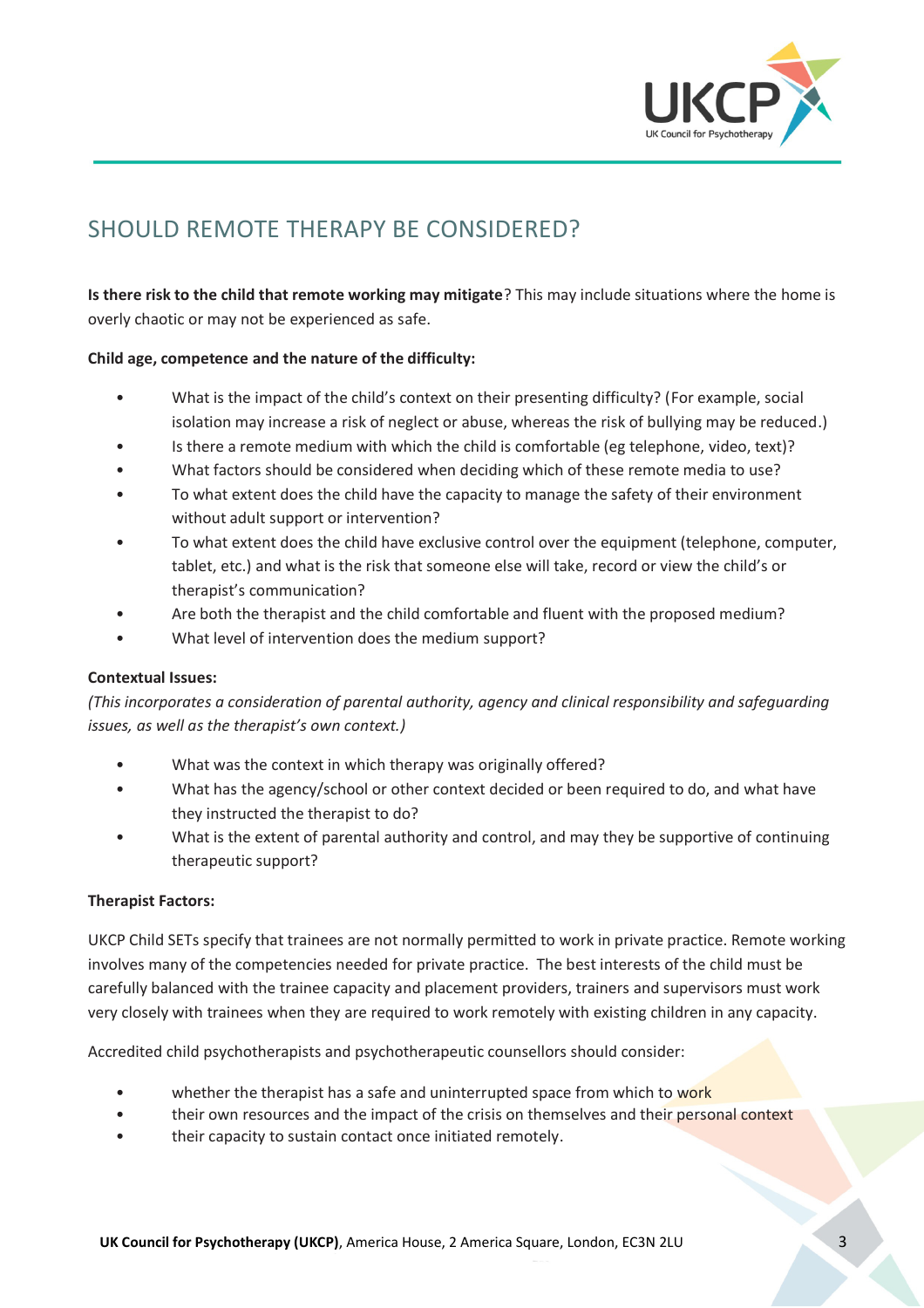

### CONSIDERATIONS IF IT IS DECIDED TO UNDERTAKE REMOTE WORK

#### **Remote working Risk Assessment:**

*Platform and equipment security:*

- Where is the platform hosted?
- Is content routinely monitored and possibly recorded by the administrators?
- Is it possible for local third-party access (for example, are parents/carers or other individuals able to monitor/hack or record communications)?
- To what extent does the child have control of the physical equipment (for example, what is the risk of confiscation or third-party access)?
- What is the level of confidence in the robustness of the platform (consider the impact of service interruption at sensitive points during remote work and provision that may need to be made)?
- Is the platform GDPR compliant?

#### *Clinical risk:*

- Does the child have current or pre-existing risk?
	- o Is the risk external in origin, (e.g. originating in the environment) and could on-going contact with the therapist exacerbate this?
	- o Is the risk internal (i.e. risk of harm to self and is a safety contract in place?
- Will social distancing or self-isolation increase or decrease the risk?
- Does the therapist have 'live' support processes in place in the event of needing to escalate safeguarding concerns? (Consideration should be given to the fact that the therapist is isolated themselves, that technology may fail, and that they may struggle to get into contact with necessary support services.)
- Does the therapist have the means to contact the parent if they need to intervene within the room for the safety of the child (for example, the parent's mobile number)?

#### *Risk to the therapeutic space:*

- Does the child have their own room or a space where they can engage without interruption?
- What is the risk that siblings might overhear, disrupt of make fun of the child?
- What is the overall level of household order or chaos, and how might this impact on remote contact?
- Is it possible to enter into a dialogue with parents/carers either to support the contact and ensure confidentiality or to support the parent/carer to manage the home situation?

#### *Data security and confidentiality:*

• Remote working necessitates changes to policies and protocols, as well as the ways in which data is stored and retrieved. Where work was taking place within agencies, protocols for the storage of session notes needs to be articulated. This may necessitate changes to therapists' data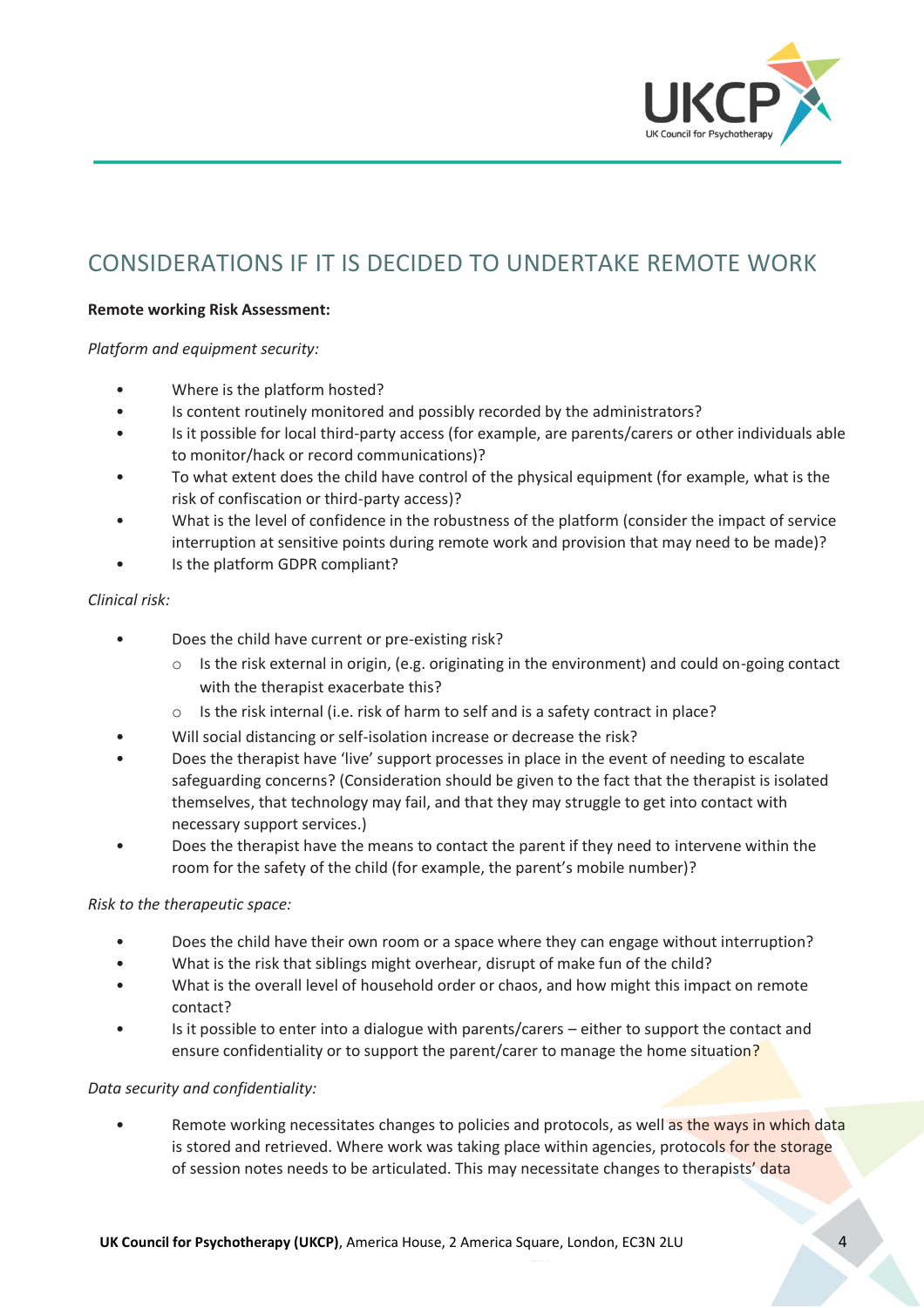

management status and registration with the Information Commissioners Office (ICO).

- In the case of private practice, data security arrangements may need to be reviewed.
- The security of therapist contact details needs to be considered, especially where these may provide access to social media and other online spaces not normally available to children.

#### **Collaboration**

Therapists working remotely under the current circumstances are extremely vulnerable for a range of reasons, some identified in this document, and others including personal anxieties as a result of the situation and fears for their own livelihood. As mitigation, therapists should, as a minimum ensure that the following are in place:

- confirmation of insurance cover and professional body support for remote working
- work only in accordance with agency and placement guidelines where this applies
- ensure a higher level of supervision support than usual
- identify and ensure fingertip access to the full range of support services including the names of individuals where relevant - in advance of any session
- consider the extent to which it is appropriate to collaborate with parents in the case of younger children this will be essential.

### THERAPEUTIC CONTRACT AND AIMS

- Re-contract with the child and where relevant with parents, and reiterate the contract at the start of each session
- Prepare a safety and boundary management checklist to go through at the start of each session (for example, where in the house are you, who else is in the room, where are any animals, what will be do if we are interrupted, etc.)
- Focus on resilience building, resourcing and facilitating well-being in the first instance
- Remain aware of the risks while working, and 'check out' and concerns as they arise (for example, query unusual noises, ask who else is in the room etc. as relevant)
- Involve and support parents to manage and be with the child in different and more useful ways
- Identify and work with the positives in the situation
- Schedule sessions during 'working hours' (to ensure the availability of support services)
- Consider whether it is possible to keep timing as regular and consistent with 'normal' therapy sessions. When working with child clients alone (rather than child and parent), agree to a shorter period of contact as relevant to the content and purpose of the session.

### LINKS

<https://playtherapy.org.uk/Home/COVID-19-Advice-from-PTUK>

www.bacp.co.uk › media › counselling-minded-online-counselling-pr..

<https://youngminds.org.uk/blog/what-to-do-if-you-re-anxious-about-coronavirus/>

**UK Council for Psychotherapy (UKCP)**, America House, 2 America Square, London, EC3N 2LU 5